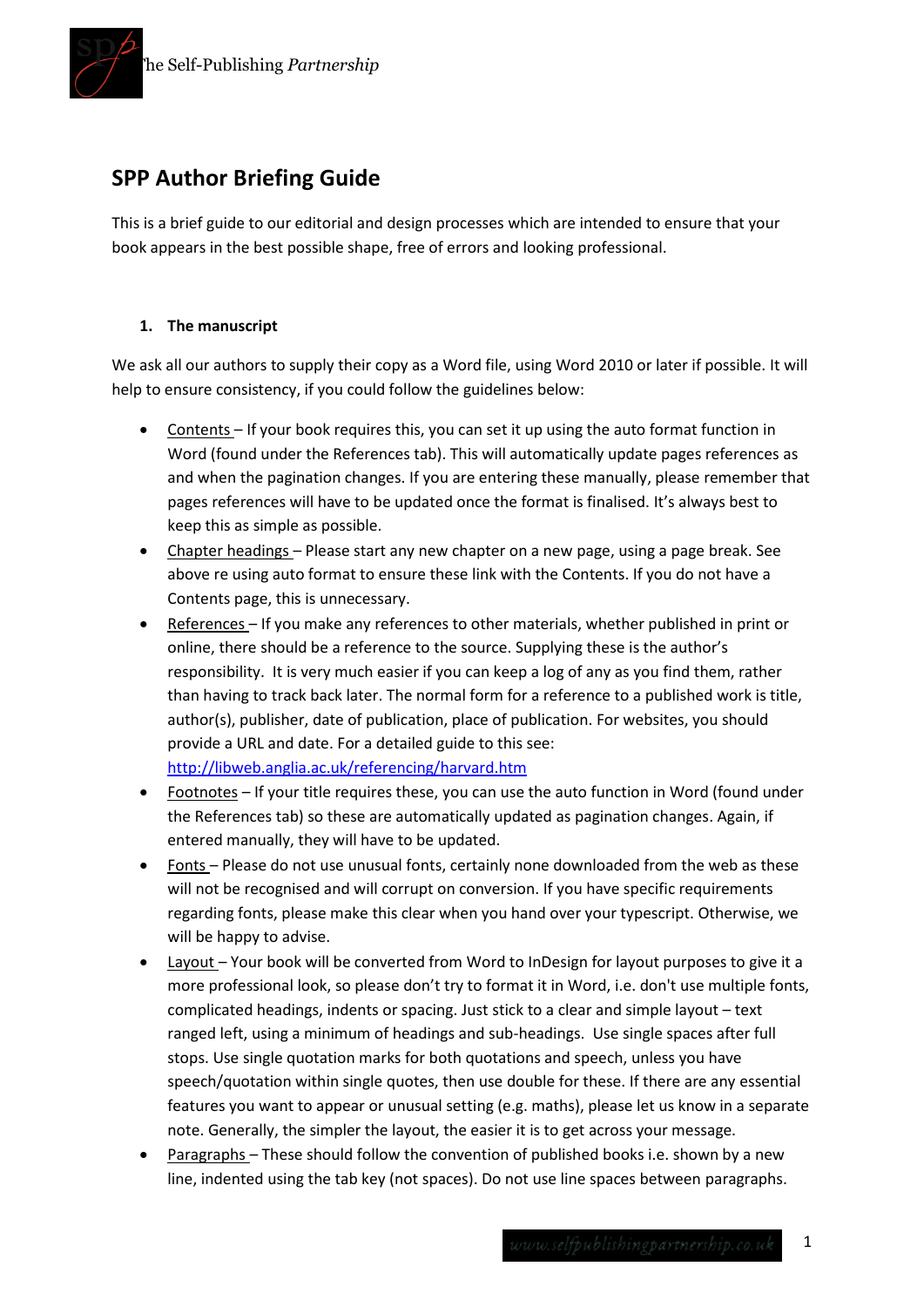

### **2. File formats**

When ready, your Word file will be converted to a PDF file for both digital printing and/or e-book conversion. To avoid any problems during this file conversion process, please follow the brief above.

We will produce e-book files in both *e-pub* and *mobi* formats, which will be compatible for Kindle (Amazon), Kobo (WH Smith), Nook (Barnes & Noble), and i-Book (Apple).

### **3. Prelims**

These are the pages at the front, before the content of the book starts. Typically they will include:

- $\bullet$  Half title just has the book title.
- Title page with the book title and author's name or pen name.
- Copyright page we will provide the correct wording for this, plus issuing an ISBN (essential to have your book listed for supplying to bookshops, including on Amazon etc). It is also the place for any acknowledgements to other copyright materials (unless these are extensive when they may require a separate page) – see below.
- Dedication page if you want one, this will be included here.
- Contents page if required, not normally used for fiction.

#### **4. Illustrations**

Please supply any illustrations or diagrams as separate jpeg or tiff files. Indicate where these are to appear by numbering in sequence by chapter e.g. 1.1; 2.1 etc. Please don't use page numbers as these can easily change before the manuscript is finalised. Do double-check that the numbering on the illustrations is correct as this can cause confusion.

If your book is going to be printed, any illustration should be supplied at a minimum of 300dpi (dots per inch) to ensure it reproduces well and is not blurred or pixilated. See below re use of colour.

If your book is being released as an e-book, colour can be readily incorporated. However if it requires particularly high quality or complex colour reproduction then there may be cost implications, so please check with us first.

#### **5. Colour**

If your book is only being released as an e-book, there is no problem with using colour, but do bear in mind that many e-readers won't display colour. For printed editions, however, including colour does cost extra and we will advise you of this. It's worth thinking hard about whether the colour, especially in text, really adds much.

If your book is being printed in black only and you want to include illustrations or diagrams where the original is in colour, please check with us first. Sometimes, if the tones are too similar, they will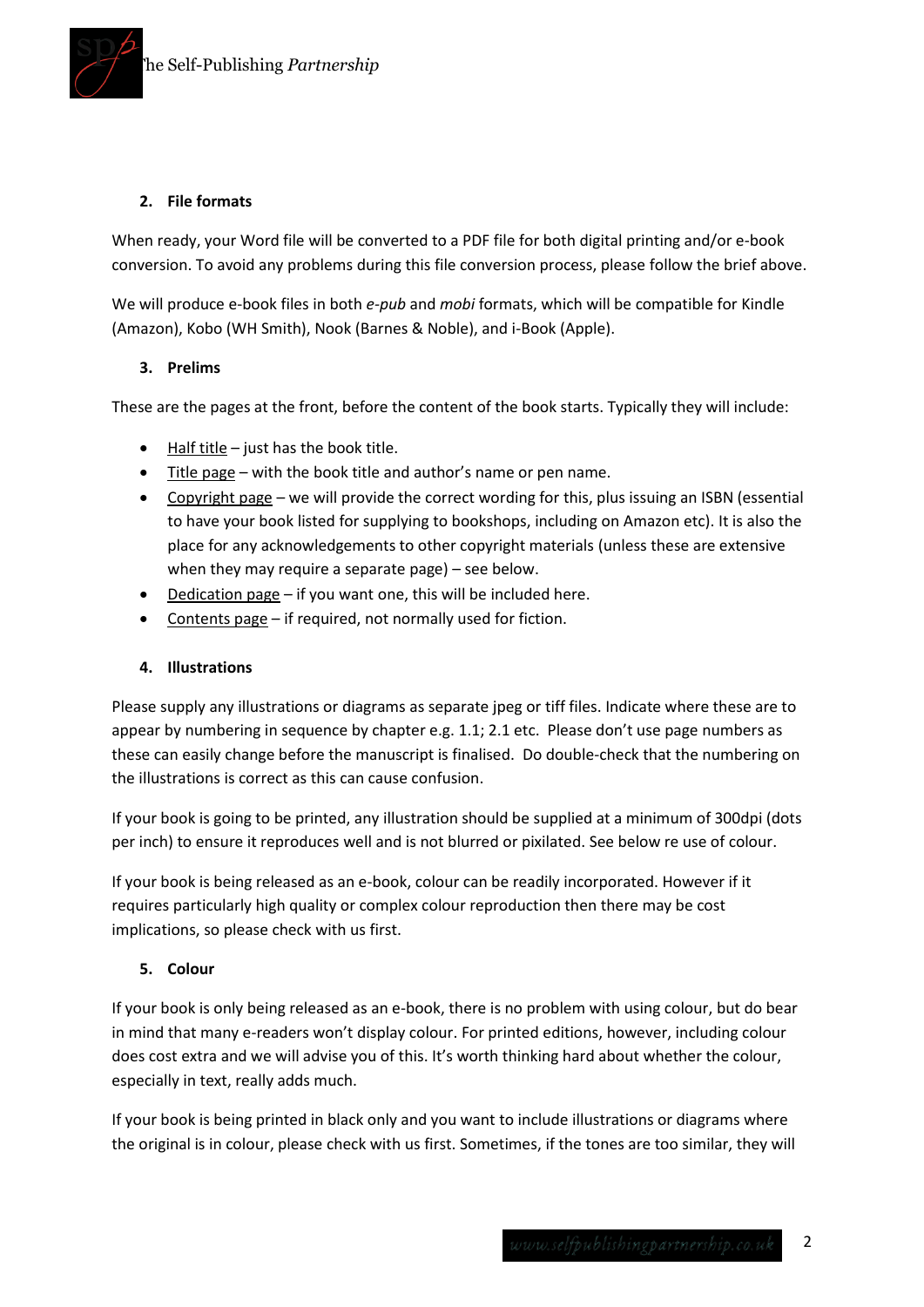# The Self-Publishing *Partnership*



not reproduce well in single colour. If you can source or create good black and white originals, they will be better.

# **6. Copyright**

The copyright in your book remains with you. There is no need to register this in any way, it is an automatic right. However, any materials you quote from another source, whether published in print or online, legally require copyright clearance. Also any visuals or images, including advertising. It is the author's responsibility to track down copyright holders, ask for permission to use the material and pay any necessary fee. Normally a credit for this should appear in the book. Please be aware that some organisations may be very slow to respond to requests and some corporations and author estates routinely refuse permission for quotation, so please allow plenty of time for this process. The simplest solution is to avoid direct quotation wherever possible. In non-fiction books take particular care to avoid accidental plagiarism, which is all too easy if you are not meticulous in the way you write up your research notes.

# **7. Copy editing/proofreading**

We strongly recommend that all manuscripts accepted by the Self-Publishing Partnership undergo professional copy-editing/proofreading to ensure consistency in style and pick up any obvious errors, typos or lack of clarity. Authors remain responsible for any errors of fact. We employ a team of editors for this and they will return your manuscript to you, showing all the suggested changes (using Track Changes in Word) and raising any queries. You have the final say on whether to accept any change.

Once you have received your edited copy, please return it to the Managing Editor indicating clearly which changes you are happy to accept and answering any queries. It is advisable not to add extra text at this stage but, if you feel it is essential, please also indicate this by using Track Changes so we can pick this up easily.

To avoid time-consuming delays and introducing errors, we will limit the number of times the manuscript goes between author and editor to a maximum of two. Once all the changes have been agreed the editor will then implement these to ensure a clean and consistent final manuscript.

### **8. Indexing**

If your book requires an index, we can arrange this with a professional indexer. Obviously, this can't be done until the text is final and complete so it happens once all editorial changes have been agreed. You will be given an opportunity to see this.

### **9. Covers and blurbs**

Whilst the text is being worked on, the book cover design should also be underway. We offer a range of cover options from off-the-peg templates to bespoke design, which are subject to discussion. We will offer you a choice and final approval. For a bespoke design you will need to provide a Designer's Brief which would be a short summary of the book and any relevant supporting information.